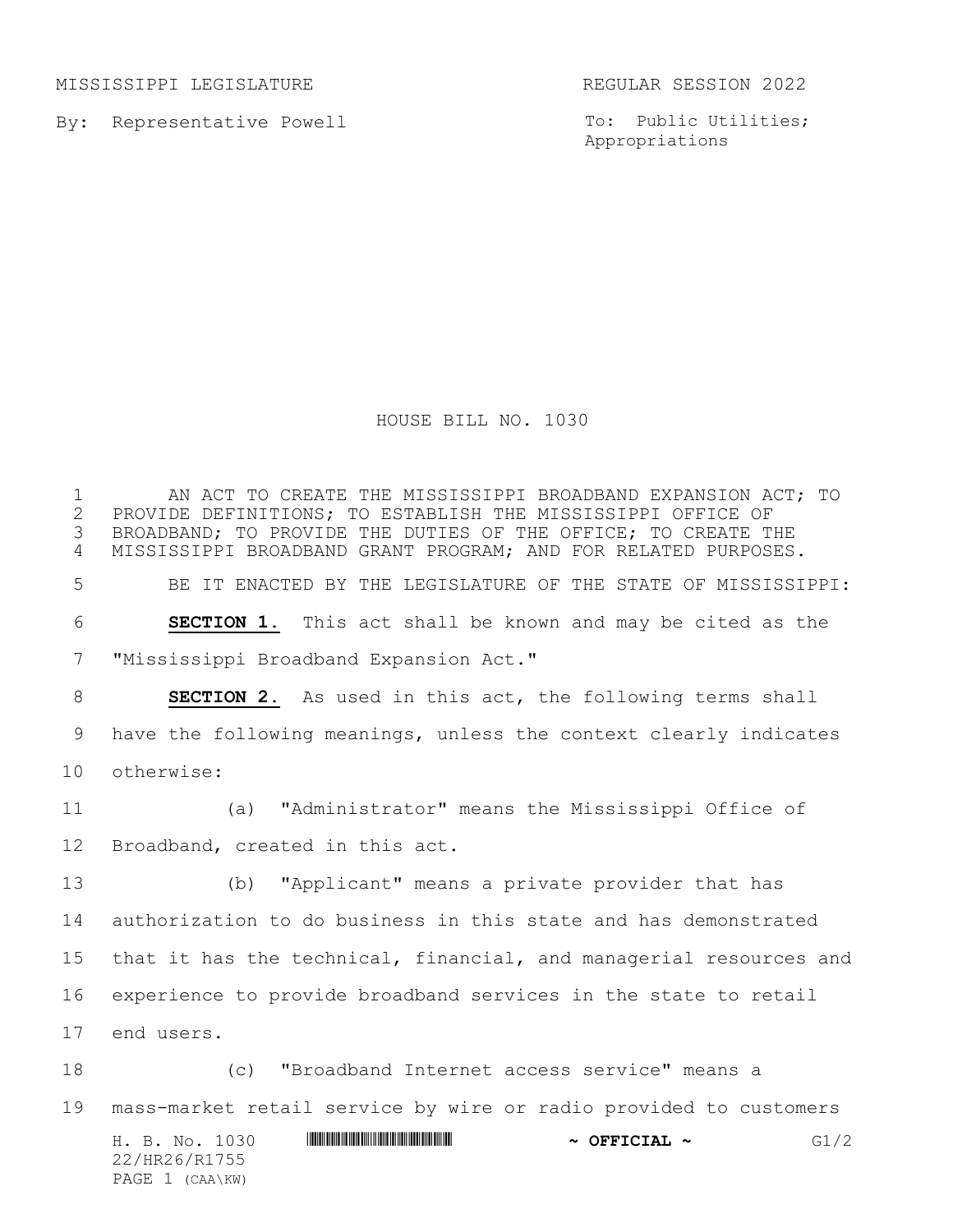in the State of Mississippi that provides the capability to transmit data to, and receive data from, all or substantially all Internet endpoints, including, but not limited to, any capabilities that are incidental to and enable the operation of the communications service, but excluding dial-up Internet access service.

 (d) "Deployed" means, with respect to availability of broadband service at a location, that a broadband service provider currently has a broadband service connection at the location or could provide a broadband Internet access service connection to a customer that requests broadband service at the location not later than ten (10) business days after the customer requests broadband service and without extraordinary commitment of resources or construction charges or fees exceeding an ordinary service activation fee. Broadband Internet access service is considered to be deployed at a location regardless of whether a person or entity subscribes to the broadband service at the location.

 (e) "Eligible broadband service provider" means any company, firm, corporation, partnership, or association that either has been providing broadband Internet access service to at least one hundred (100) residences and businesses in the State of Mississippi for at least three (3) consecutive years or an affiliate thereof; or is an electric power association's broadband affiliate operating pursuant to Section 77-17-1 et seq.; and has

22/HR26/R1755 PAGE 2 (CAA\KW)

H. B. No. 1030 \*HR26/R1755\* **~ OFFICIAL ~**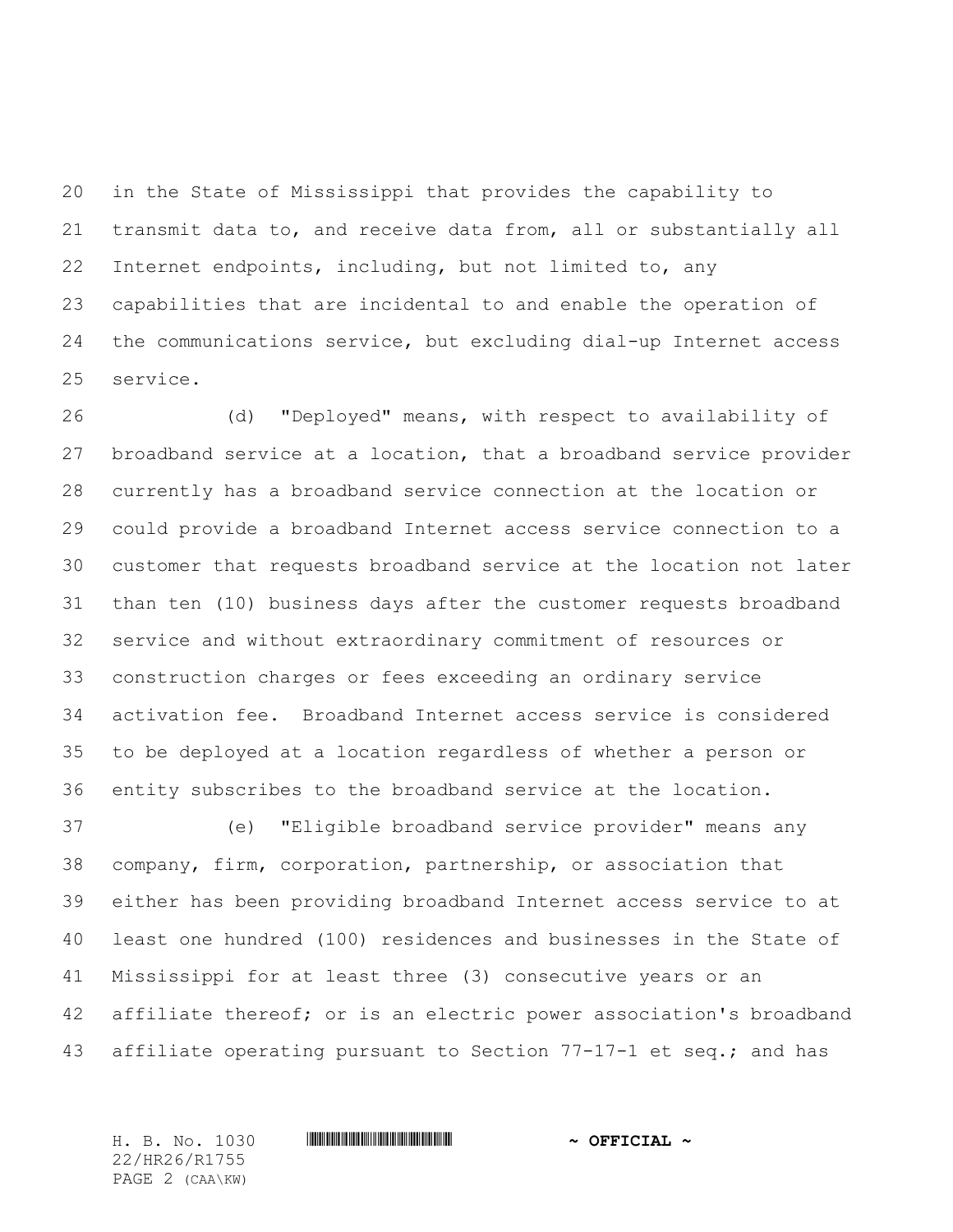demonstrated financial, technical, and operational capability in building and operating a broadband network.

 (f) "Eligible project" means a specific project seeking to provide retail broadband Internet access services to residences, businesses, and community institutions in unserved areas, and in accordance with applicable federal requirements, when applicable.

 (g) "Shapefile" means a digital storage format containing geospatial or location-based data and attribute information regarding the availability of broadband Internet access service; and that can be viewed, edited, and mapped in geographic information system software.

 (h) "Unserved area" means an area lacking access to a wireline connection capable of delivering at least minimum speeds of one hundred (100) megabits per second download speed and twenty (20) megabits per second upload speed from at least one (1) provider of broadband Internet access service.

 **SECTION 3.** This act shall establish the Mississippi Office of Broadband to be housed within the Department of Finance and Administration. An executive director of the Mississippi Office of Broadband shall be appointed by the Governor with the advice and consent of the Senate.

 **SECTION 4.** The Mississippi Office of Broadband shall be charged with coordinating all broadband expansion efforts on behalf of the state as well as administering all federal broadband

| H. B. No. 1030  | $\sim$ OFFICIAL $\sim$ |
|-----------------|------------------------|
| 22/HR26/R1755   |                        |
| PAGE 3 (CAA\KW) |                        |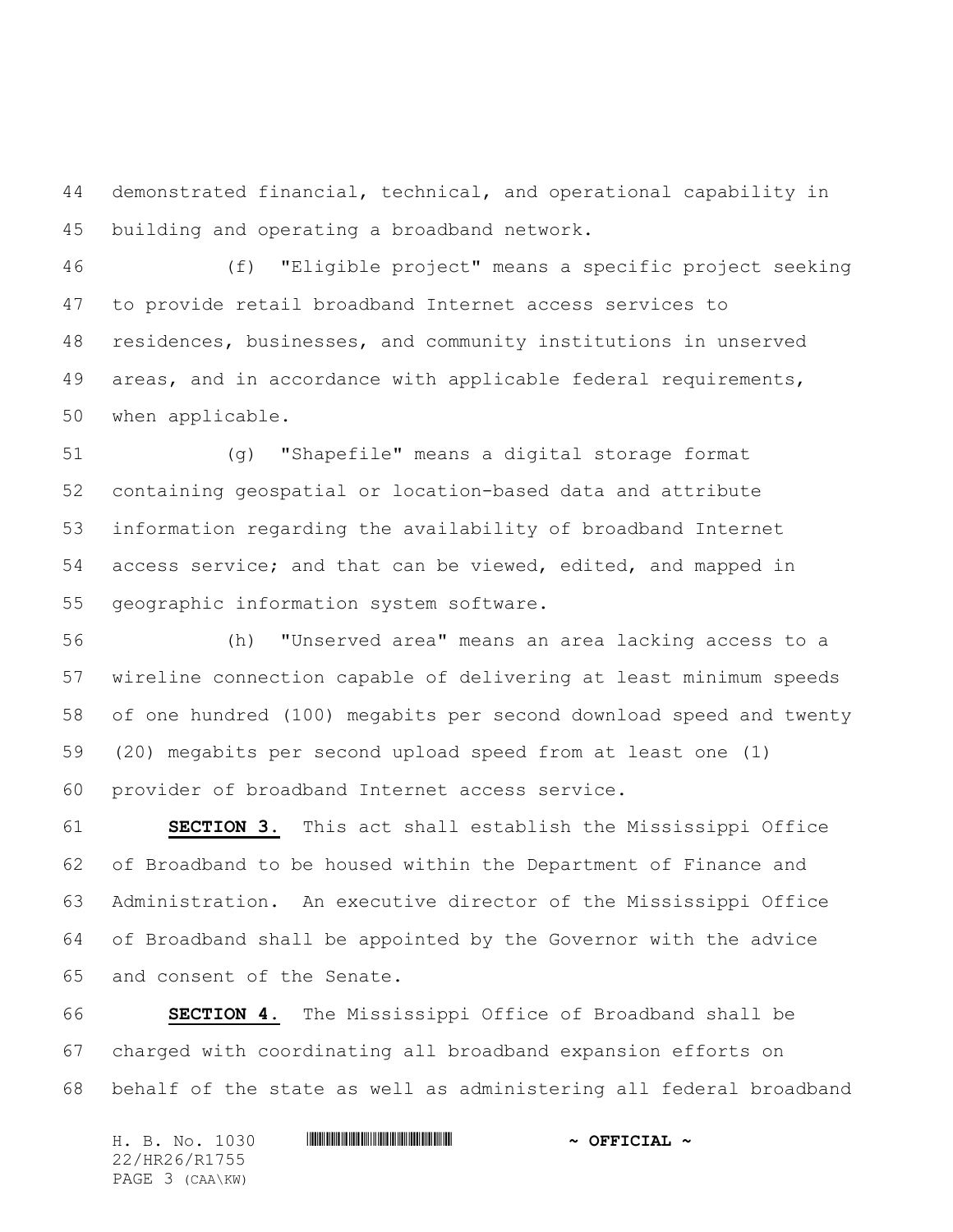expansion programs. The Mississippi Office of Broadband may be funded through state appropriations and use any available federal funds for the administration of broadband grants and planning. The office shall seek public comment on any additional guidelines or requirements to be adopted.

 **SECTION 5.** The Mississippi Office of Broadband shall be the state entity responsible for coordinating all information provided by broadband Internet access service providers. All information provided by a broadband Internet access service provider pursuant to this chapter shall be presumed to be confidential, proprietary, and subject to exemption from disclosure under state and federal law and shall not be subject to disclosure except in the form of a map where information that could be used to determine provider-specific information about the network of the broadband services provider is not disclosed. Such provider-specific information shall not be released to any person without express permission of the submitting broadband Internet access services provider. In no instance shall a broadband provider be required to provide any data beyond that which it is required to provide to the Federal Communications Commission pursuant to 47 USC Section 641 et. seq. (The Broadband Deployment Accuracy and Technological Availability Act).

 **SECTION 6.** The Mississippi Broadband Grant Program is created to implement a statewide broadband grant program. There is hereby created as a special fund in the State Treasury the

H. B. No. 1030 **. HREFICIAL ~ OFFICIAL ~** 22/HR26/R1755 PAGE 4 (CAA\KW)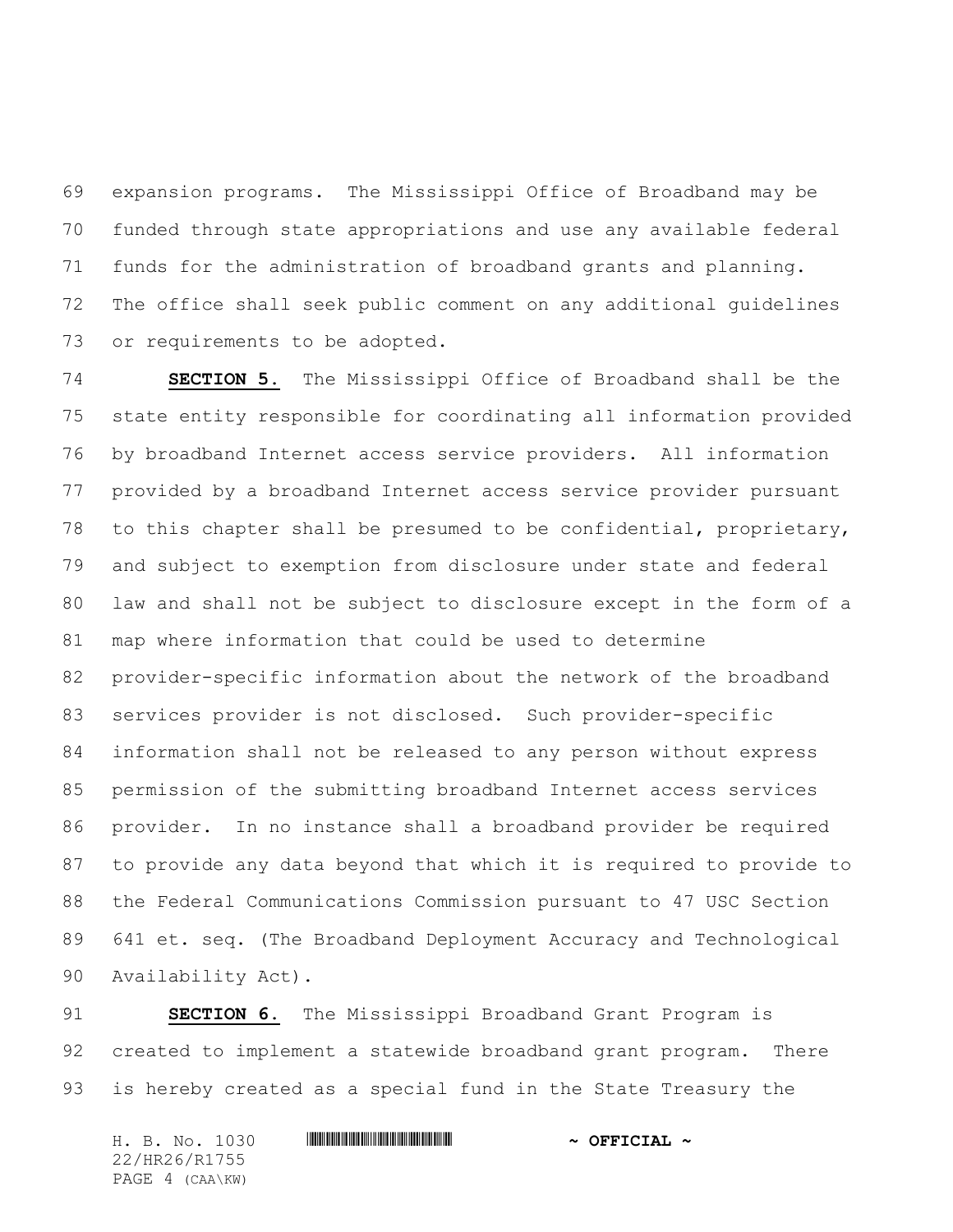Mississippi Broadband Opportunity Fund ("the fund"). The fund shall consist of all monies appropriated by the Mississippi Legislature for broadband deployment; all monies received from the federal government awarded to or allocated by the state for 98 broadband deployment; and donations, gifts, and monies received from any other source, including transfers from other funds or accounts. All unexpended and unencumbered monies in the fund at the end of the fiscal year shall remain in the fund. Monies in the fund shall be invested by the State Treasurer in the same manner as monies in the State General Fund and interest earned on the investment of those monies shall be credited to the fund. Monies in the fund shall be used solely for providing grants to help fund broadband access in unserved areas; the administrator may utilize up to one percent (1%) of the fund to administer the grant program.

 **SECTION 7.** (1) Appropriated funds for the grant program shall only be used by the administrator toward applicants for projects that extend and enhance broadband Internet access service into unserved areas in this state and for the administrator's costs to administer the program.

 (2) Grant funds shall not be directly or indirectly awarded to a governmental entity or educational institution or an affiliate, to own, purchase, construct, operate, or maintain a communications network, or to provide service to any residential or commercial premises.

H. B. No. 1030 \*HR26/R1755\* **~ OFFICIAL ~** 22/HR26/R1755 PAGE 5 (CAA\KW)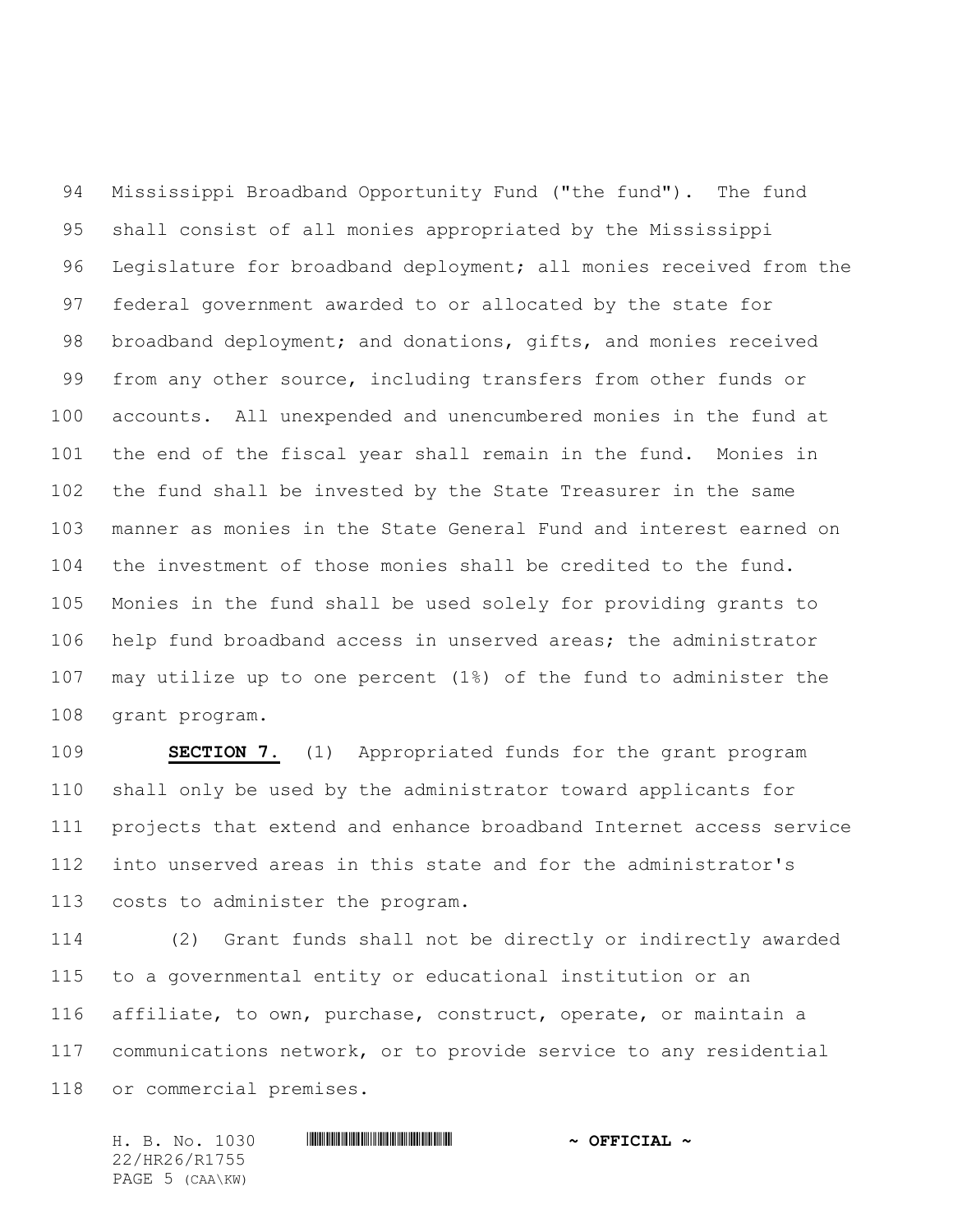(3) An award of grant funds by the administrator may not, as 120 a condition of the award, impose any regulatory requirements not otherwise specifically authorized under this act or any other provision of Mississippi law applicable to a provider of broadband Internet access services.

 (4) As a condition of an award, an applicant shall not obtain financing from any other government grants, loans, or subsidies that are offered to support deployment of broadband service in the same unserved areas.

 **SECTION 8.** (1) An award of funds must be issued by a competitive grant process. The grant process shall be technology neutral and shall result in awards to applicants that are eligible broadband service providers proposing projects based on objective and efficient measures and procedures. The criteria for determining the award of funds shall include the following:

 (a) The applicant's experience and financial wherewithal to deploy, operate and manage the proposed project and broadband service offerings, including evidence of the applicant's successful operations of broadband Internet access services to retail end users.

 (b) The readiness to build, operate, and maintain the project.

 (c) The scalability of the proposed project network to support the deployment of higher broadband Internet access speeds over time.

H. B. No. 1030 \*HR26/R1755\* **~ OFFICIAL ~** 22/HR26/R1755 PAGE 6 (CAA\KW)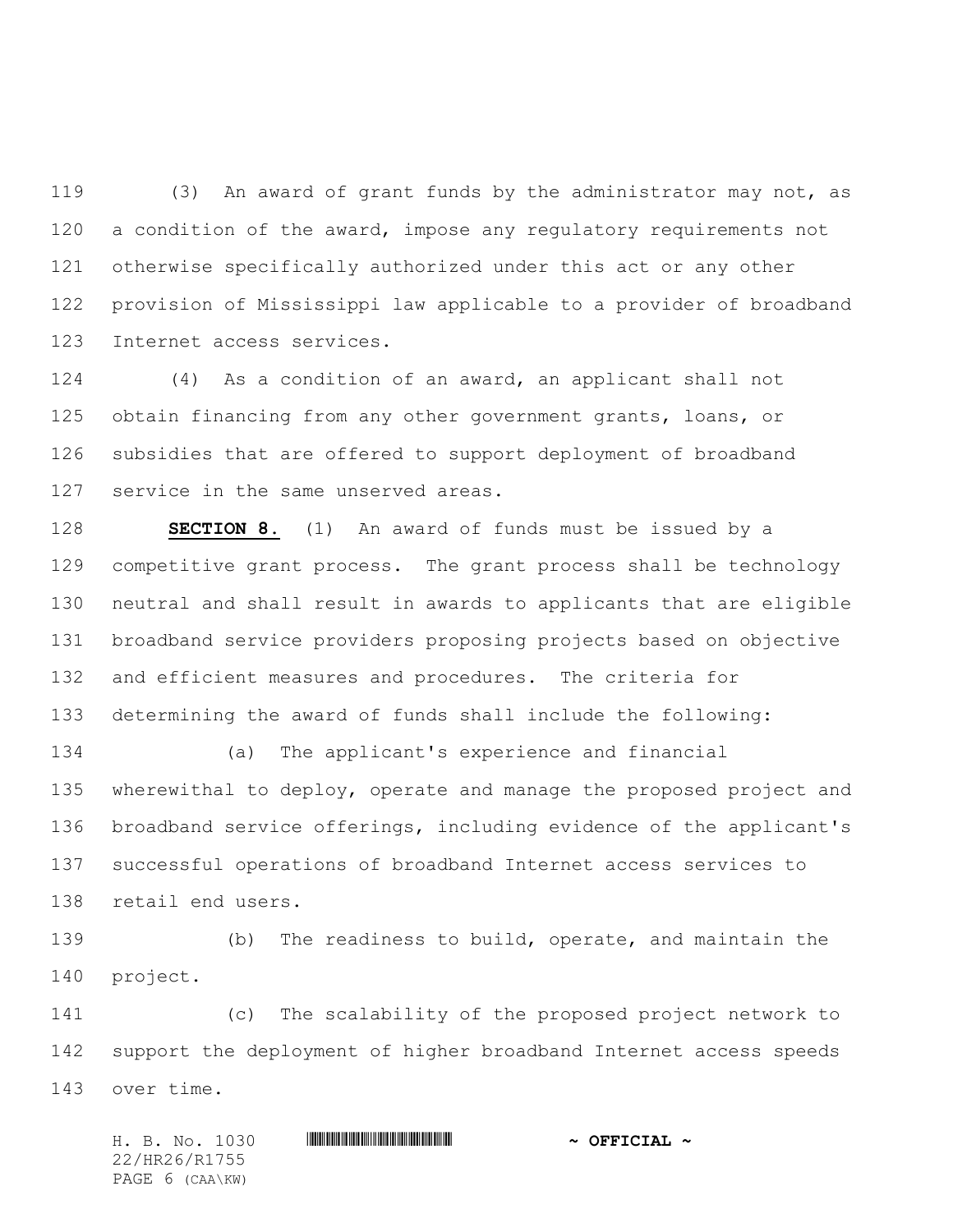(d) The likelihood that the unserved area will not be served with broadband service without state grant funding.

 (e) The applicant's ability to demonstrate a collaborated plan to leverage broadband Internet access services for community needs and economic development, such as rural development, education, tourism, new investment, or business attraction or retention.

 (f) The ability of the applicant to commit to providing at least twenty percent (20%) of the cost to deploy the proposed broadband infrastructure. When multiple applications are received for a grant to provide broadband Internet access services to the same geographic area at similar speeds, the administrator may establish a greater preference for approving the applications with a greater commitment of funding by the applicant.

 (g) The administrator shall not discriminate or give any preferences to applications on the basis of the type of technology proposed by any applicant to be used to provide broadband services.

 **SECTION 9.** (1) Within sixty (60) days after the effective date of this act and after notice and opportunity to comment, the administrator shall establish and publish on its website its criteria for competitively scoring applications. Specific criteria to be considered when weighing or scoring an application are as follows:

22/HR26/R1755 PAGE 7 (CAA\KW)

H. B. No. 1030 \*HR26/R1755\* **~ OFFICIAL ~**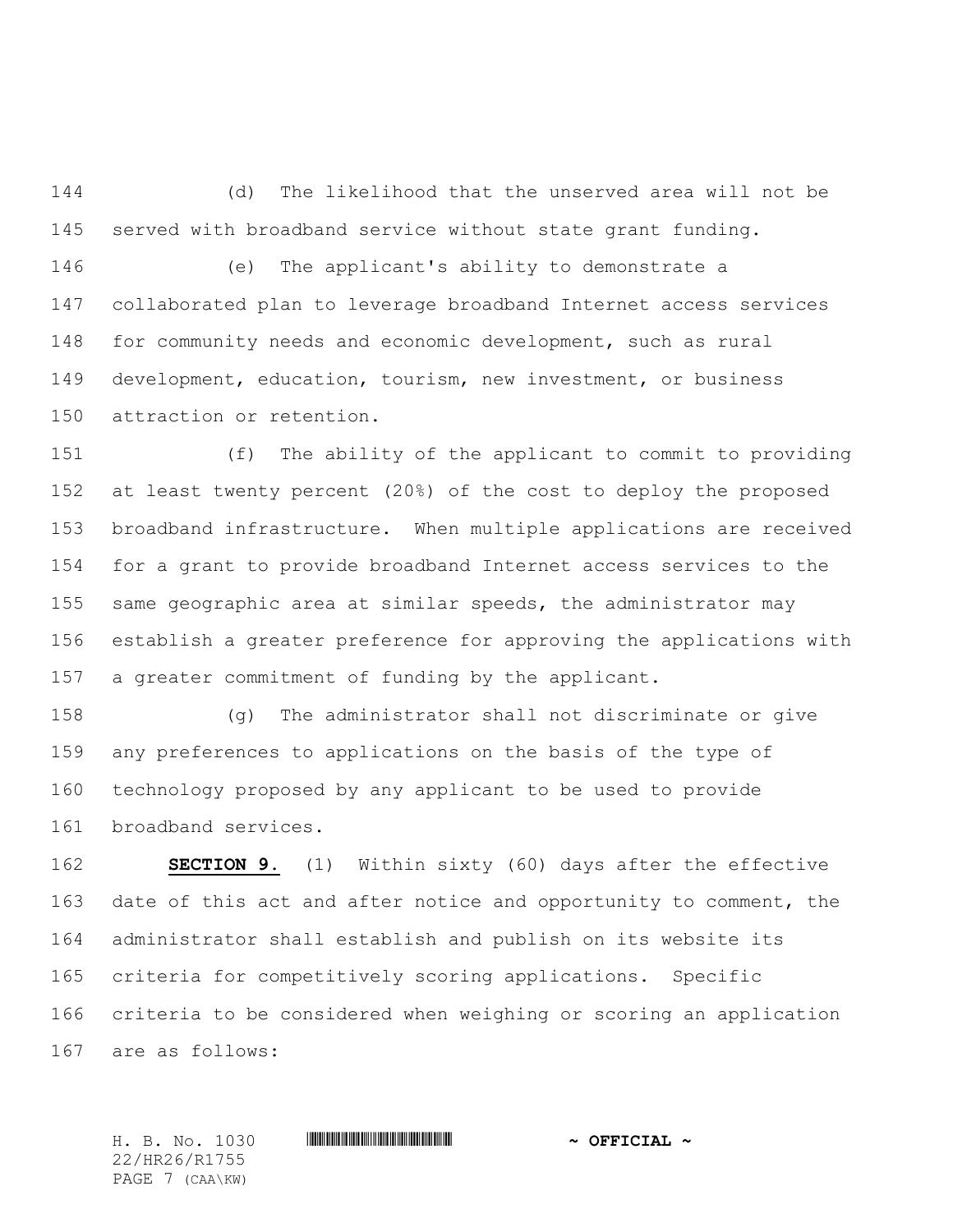(a) The size and scope of the unserved area to be deployed.

 (b) The experience, technical ability, and financial capability of the applicant to successfully deploy broadband Internet access service infrastructure and provide high-speed broadband Internet access service.

 (c) Length of time which the applicant has been providing broadband Internet access service.

 (d) The extent to which federal, state, or local government funding support is necessary to deploy broadband Internet access service network infrastructure in an economically feasible manner in the proposed project area.

 (e) The proportion of the private capital pledged by the applicant to finance the proposed project.

 (f) The broadband Internet access service speed thresholds proposed in the application and the scalability of the broadband Internet access service network infrastructure proposed to be deployed to provide broadband Internet access service to households and businesses.

 **SECTION 10.** (1) An applicant for a grant under this act shall provide the following information at a minimum on the application:

 (a) The location of the project by use of a shapefile. (b) The kind and amount of broadband infrastructure to 192 be deployed for the project, including the amount the applicant

H. B. No. 1030 \*HR26/R1755\* **~ OFFICIAL ~** 22/HR26/R1755 PAGE 8 (CAA\KW)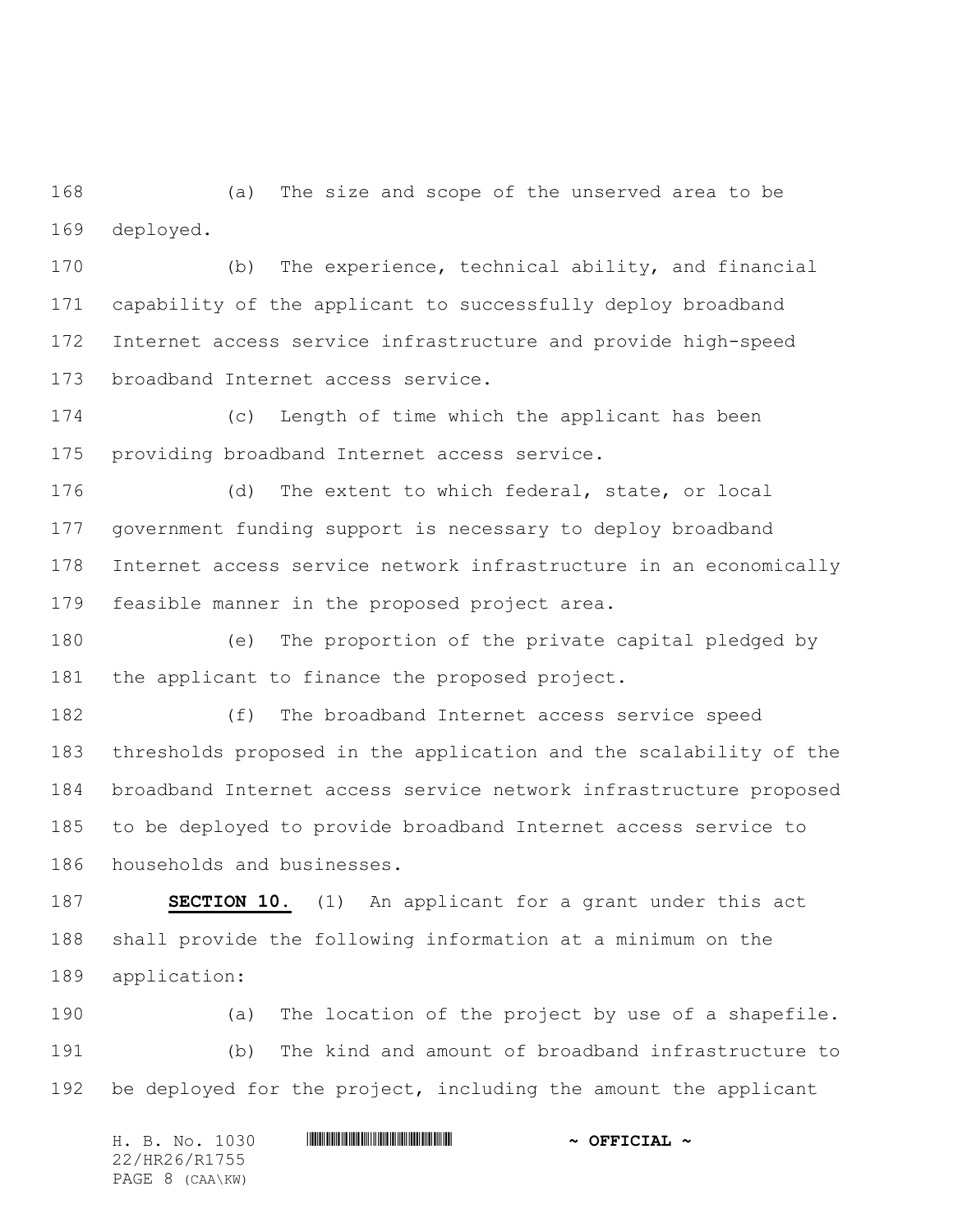intends to invest in the project from private funds. The applicant shall also provide the minimum upload and download speeds or tiers of service available to the end user.

 (c) Evidence regarding the unserved nature of the area in which the project is to be located.

 (d) The number of households that will have access to broadband service as a result of the project, or whose broadband Internet access service will be upgraded as a result of the project.

 (e) The significant community institutions that will benefit from the proposed project.

 (f) A narrative on the impact that the investment will have on community and economic development efforts in the area.

 (g) The total cost of the project and a detailed budget and schedule for the project, including the submission of a business plan that provides for the sole use of funds provided under this act, are to be used solely for the expenses of constructing network facilities, including ancillary costs as 211 defined by applicable federal requirements, when applicable. Such funds shall not be used to support the operational expenses of the network or to subsidize any other service provided by the applicant.

 (h) The broadband service provider's experience and financial capabilities, including that the provider must be operating existing network facilities of a similar size and scope

H. B. No. 1030 \*HR26/R1755\* **~ OFFICIAL ~** 22/HR26/R1755 PAGE 9 (CAA\KW)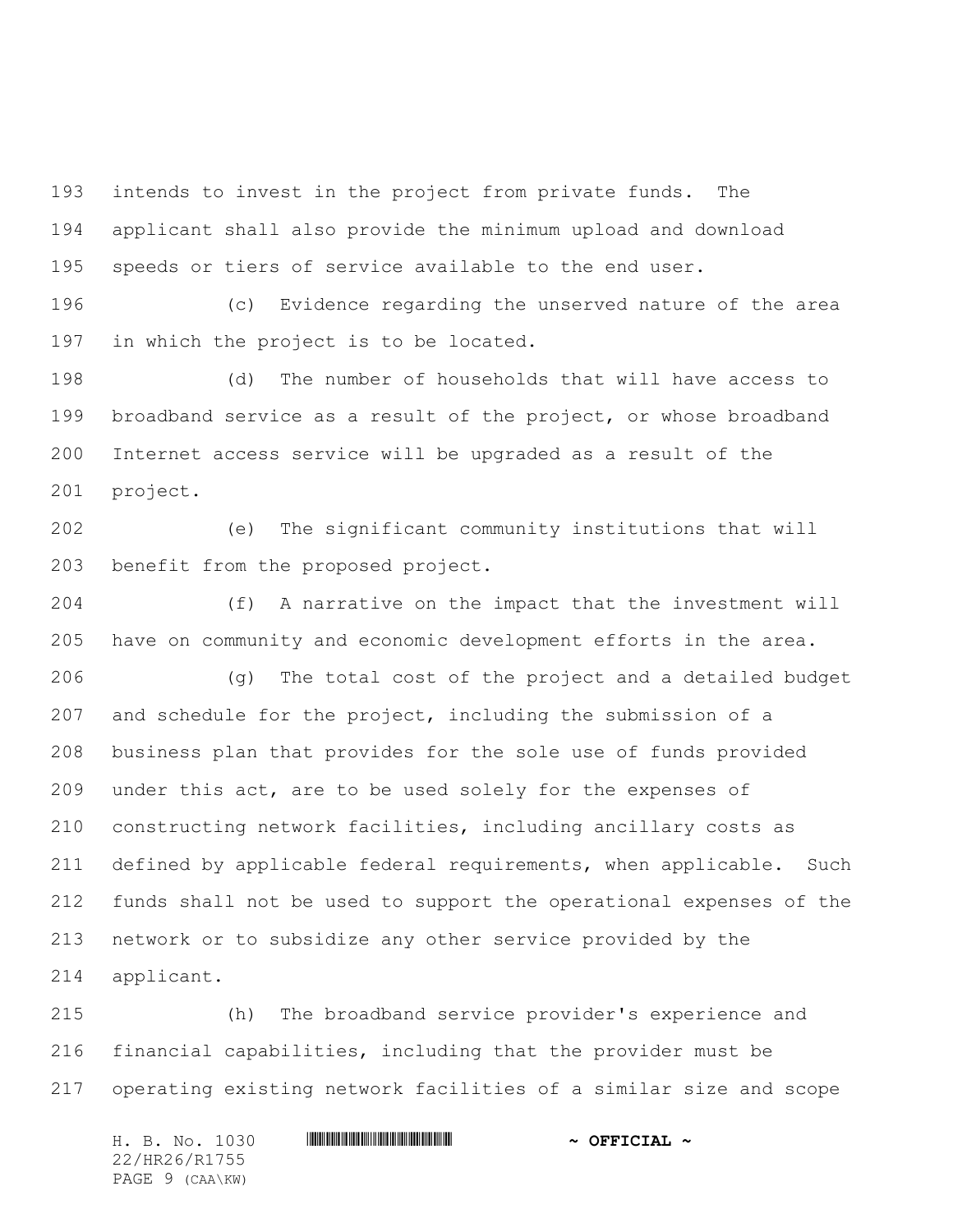providing broadband services and can demonstrate that such operations are financially sound.

 (2) After scoring and considering all grant applications, the administrator shall make grant award recommendations. Within 222 thirty (30) days after the award recommendations have been made, the administrator shall publish on its website the eligible broadband service providers that have filed grant applications, the proposed geographic broadband service area illustrated by a shapefile, and the proposed broadband service speeds for each application that receives an award recommendation.

 (3) Before granting an award to an applicant, the administrator shall establish a period of at least sixty (60) days from the date the award recommendations are published on the administrator's website, during which time the administrator shall accept comments or objections concerning each application. The administrator shall consider all comments or objections received, and investigate them as needed, in deciding whether an applicant is eligible for a grant. If an objection submitted by a provider contains information that requires an investigation and the objection is found to be inaccurate, the provider shall reimburse the administrator for the cost of verifying the information.

 (4) The administrator shall not award a grant to an applicant if verifiable information is made available that shows any of the following:

22/HR26/R1755 PAGE 10 (CAA\KW)

## H. B. No. 1030 \*HR26/R1755\* **~ OFFICIAL ~**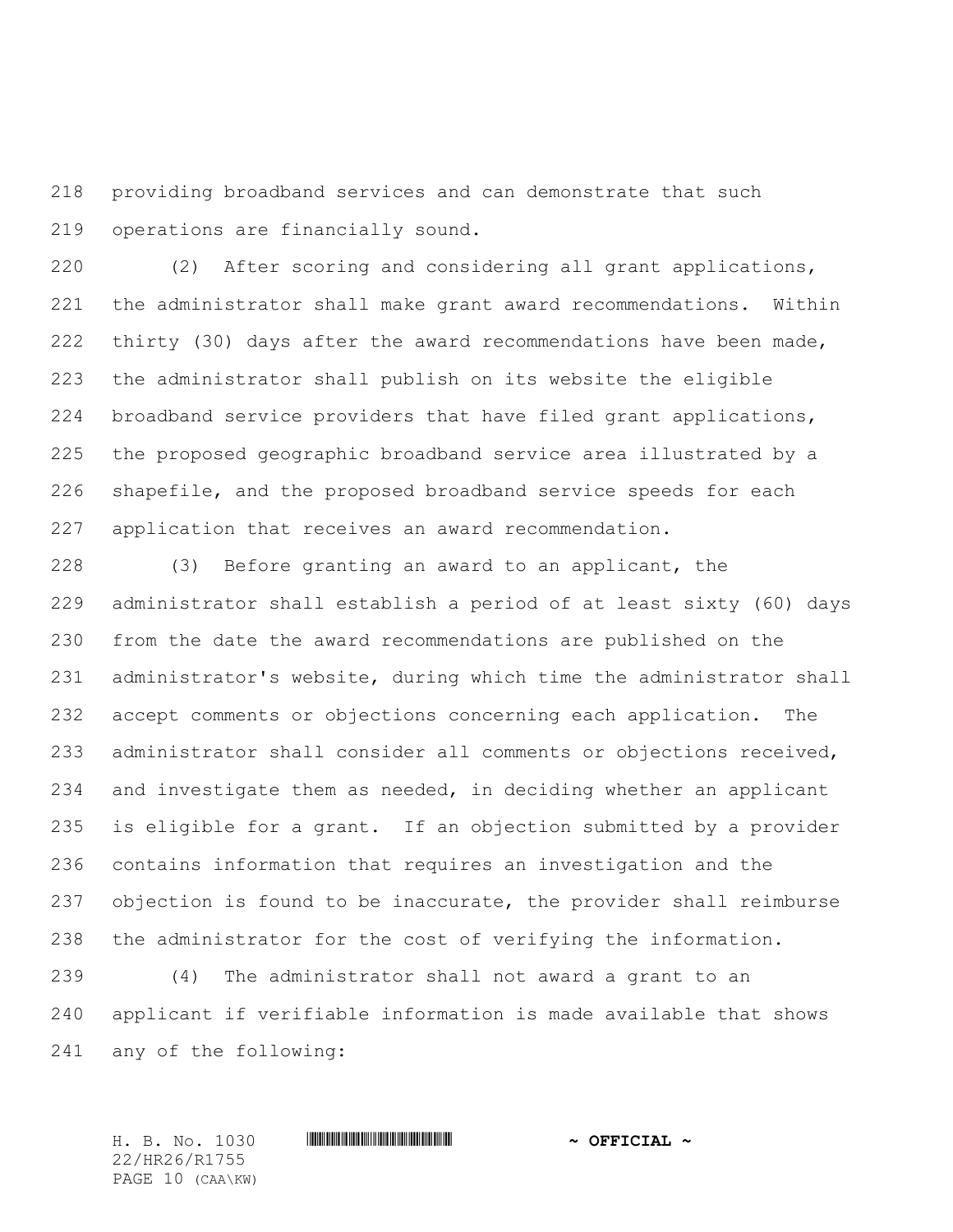(a) The proposed project includes an area that is already being served by at least one (1) provider offering broadband service or who has deployed broadband facilities to an area. The proposed project is subject to an applicant's previous commitment as a condition of government approval of an application for sale, merger, acquisition, general rule transaction of indirect change in control, or any other enforceable broadband service deployment commitment prior to or after the effective date of this act.

 (b) The proposed project includes an area where construction of a network to provide fiber to the premises-based broadband Internet access service is underway, and the construction is scheduled to be completed within one (1) year after the date of the application.

 (c) The proposed project includes an area that has already been publicly announced by an eligible broadband service provider, or an affiliate thereof, as intending to be built with meaningful steps taken to accomplish the same, as shown by feasibility already determined, funding procured and such other indicia as the administrator may determine.

 (d) The proposed project is for the same geographic area and for fiber to the premises-based broadband Internet access service as that for which the applicant or an affiliate thereof has been selected to receive, provisionally or otherwise, federal funding, including, but not limited to, the Connect America Fund

H. B. No. 1030 \*HR26/R1755\* **~ OFFICIAL ~** 22/HR26/R1755 PAGE 11 (CAA\KW)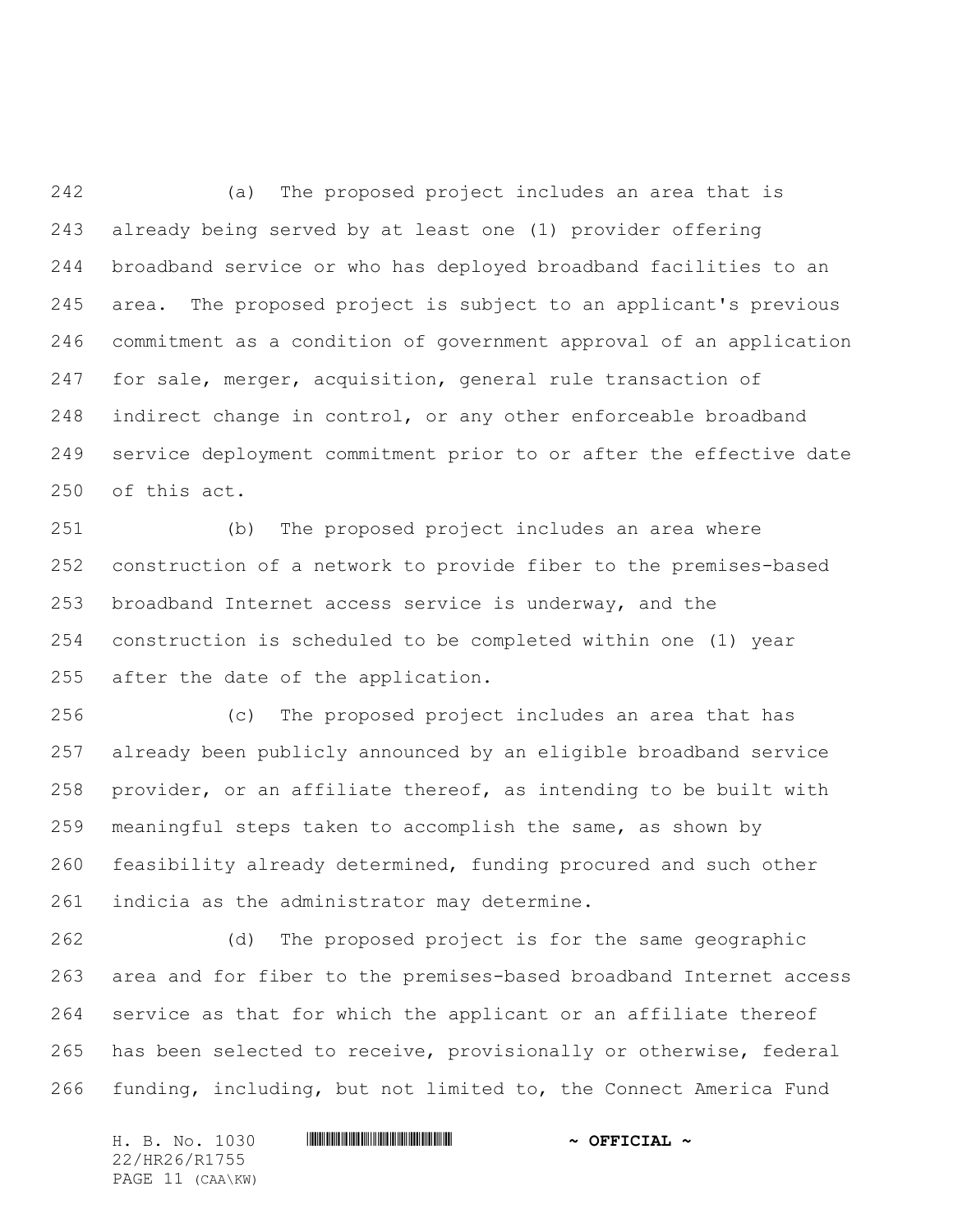or Rural Digital Opportunity Fund from the Federal Communications Commission and the Reconnect Loan and Grant Program or Rural Utilities Service Program from the United States Department of Agriculture. If an award recommendation is rejected because of an objection pertaining to paragraph (c) of this subsection, the Internet service provider installing the broadband service in lieu of the improper recipient shall provide notice to the administrator when the construction of the broadband service is completed. If no notice is received, or if the completion date is later than the two (2) years allowed for in this section, the Internet service provider shall reimburse the administrator for the cost of verifying the status of the provider's construction.

 (5) An applicant's or challenging party's trade secrets, financial information, and proprietary information submitted under this act as part of an application or challenge are exempt from disclosure under the Mississippi Public Records Act (Sections 25-61-1 through 25-61-19).

 **SECTION 11.** At the time an award is given to an applicant, the administrator shall immediately provide notice on its website of each application receiving funds, including the name of the 287 entity, the amount of funds being received, the broadband speed, and the unserved area indicated by a shapefile as established under this act for which the applicant is receiving the funds.

 **SECTION 12.** The administrator shall require an applicant awarded funds to submit a semiannual report from the time the

H. B. No. 1030 \*HR26/R1755\* **~ OFFICIAL ~** 22/HR26/R1755 PAGE 12 (CAA\KW)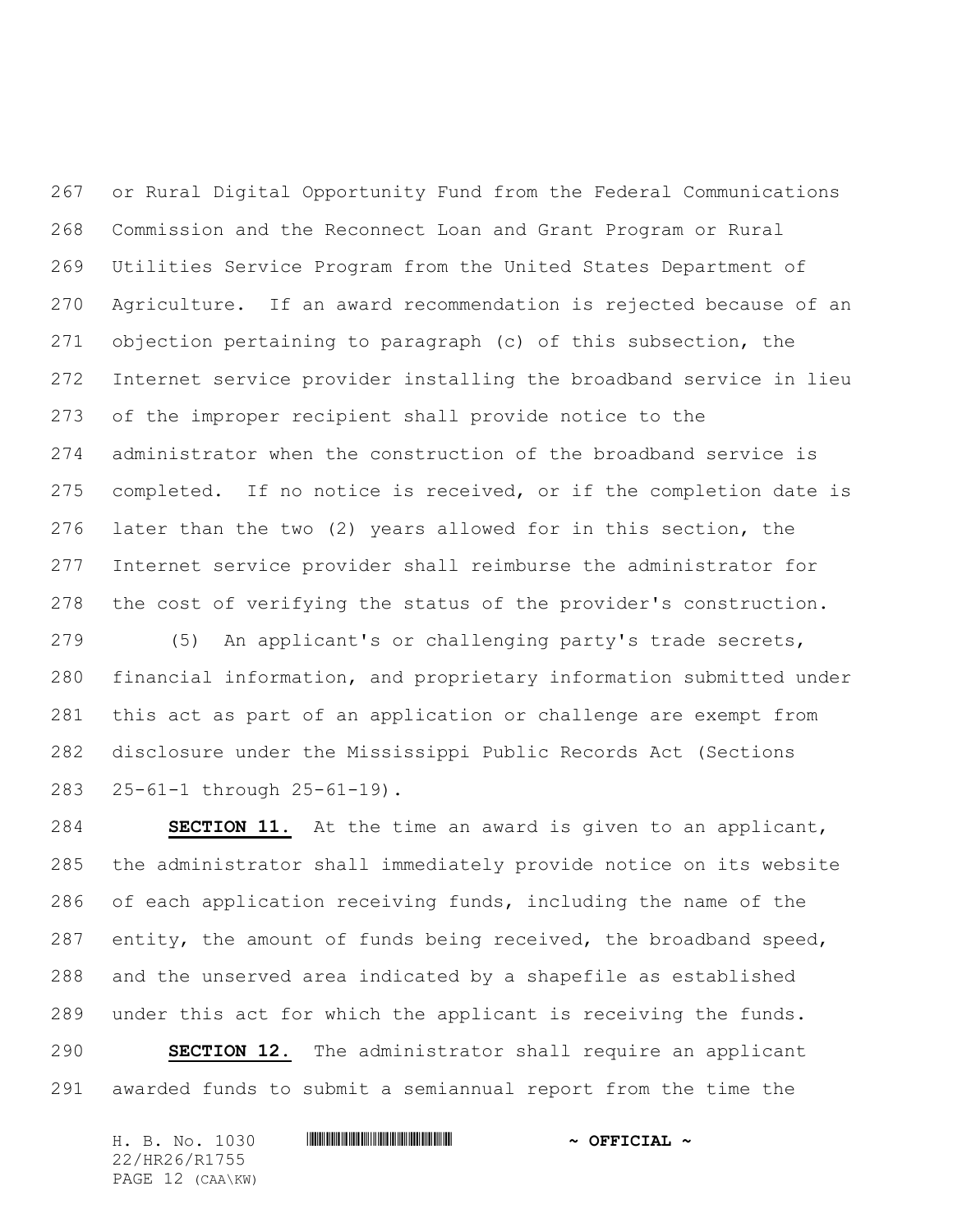applicant receives the funds to two (2) years after completion of the project. The semiannual reports shall be made available on the administrator's website. The reports shall be in a format specified by the administrator and shall give an accounting by the applicant of the use of the funds received and the progress toward fulfilling the objectives for which the funds were granted, including all of the following:

 (1) The number and location of residences and businesses that will receive the broadband Internet access service.

(2) The speed of broadband Internet access service.

 (3) The price of the broadband Internet access service deployed pursuant to the grant.

 **SECTION 13.** Not later than December 1 of each year, the Administrator shall issue to the Governor, the Speaker of the House of Representatives, and the President of the Senate, for public disclosure, a report regarding the program. The report must include the following information with regard to the immediately preceding calendar year:

 (1) The number of applications received by the administrator in total and categorized by the Mississippi legislative district in which the addresses proposed to be served by the grant applicant are located; and

 (2) The number of grants, and the amount of the grants, awarded by the administrator under this chapter in total and categorized by the Mississippi legislative district(s) in which

H. B. No. 1030 **. HREFICIAL ~ OFFICIAL ~** 22/HR26/R1755 PAGE 13 (CAA\KW)